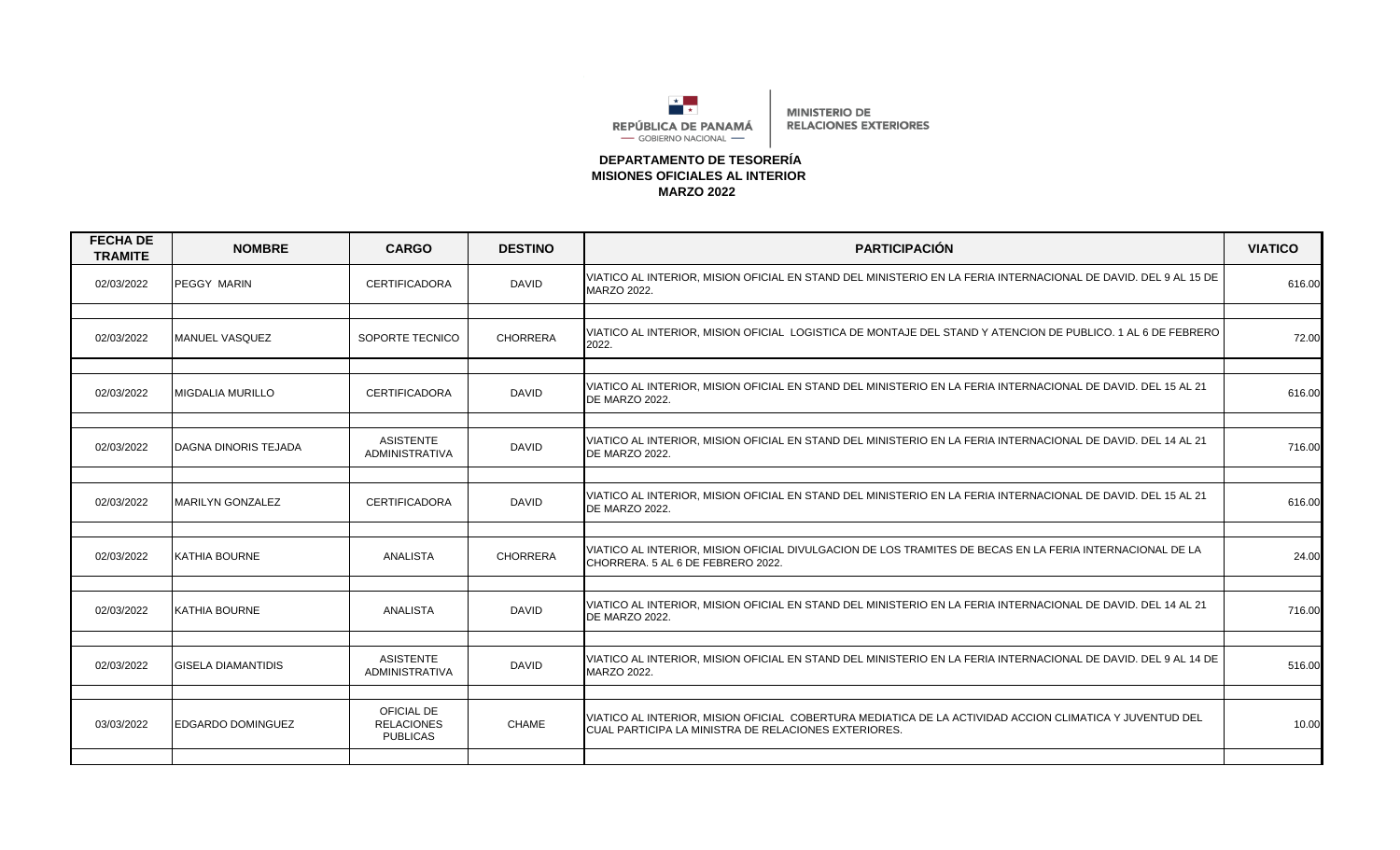| 03//03/2022 | <b>WALDO MACRE</b>        | <b>CERTIFICADOR</b>                                                                   | <b>CHORRERA</b>       | VIATICO AL INTERIOR, MISION OFICIAL CERTIFICAR - APOSTILLAR EN EL STAND DEL MINISTERIO EN LA FERIA DE<br>CHORRERA. 25 AL 31 DE ENERO 2022.           | 72.00  |
|-------------|---------------------------|---------------------------------------------------------------------------------------|-----------------------|------------------------------------------------------------------------------------------------------------------------------------------------------|--------|
| 03/03/2022  | JORGE ENRIQUE CAMAÑO      | <b>CERTIFICADOR</b>                                                                   | <b>CHORRERA</b>       | VIATICO AL INTERIOR, MISION OFICIAL CERTIFICAR - APOSTILLAR EN EL STAND DEL MINISTERIO EN LA FERIA DE<br>CHORRERA. 1 AL 6 DE FEBRERO 2022.           | 72.00  |
| 03/03/2022  | MARILYN GONZALEZ          | <b>CERTIFICADOR</b>                                                                   | <b>CHORRERA</b>       | VIATICO AL INTERIOR, MISION OFICIAL CERTIFICAR - APOSTILLAR EN EL STAND DEL MINISTERIO EN LA FERIA DE<br>CHORRERA. 26 DE ENERO AL 6 DE FEBRERO 2022. | 144.00 |
| 04/03/2022  | <b>ITZA R DE SPENCE</b>   | <b>DIRECTORA</b><br><b>ENCARGADA DE</b><br><b>COOPERACION</b><br><b>INTERNACIONAL</b> | <b>SANTA CATALINA</b> | VIATICO AL INTERIOR, MISION OFICIAL TALLER DE SENSIBILIZACION PRO-LIMPIEZA DE PLAYA SANTA CATALINA. 19 AL 22<br>DE ENERO 2022.                       | 306.00 |
| 04/03/2022  | <b>CLEMENTE RODRIGUEZ</b> | <b>CONDUCTOR</b>                                                                      | <b>CHORRERA</b>       | VIATICO AL INTERIOR, MISION OFIICIAL TRASLADO DE FUNCIONARIOS QUE LABORAN EN LA FERIA INTERNACIONAL DE LA<br>CHORRERA 1 AL 6 DE FEBRERO 2022.        | 72.00  |
| 04/03/2022  | MANUEL VASQUEZ            | SOPORTE TECNICO                                                                       | <b>CHORRERA</b>       | VIATICO AL INTERIOR, MISION OFICIAL FERIA INTERNACIONAL DELA CHORRERA, LLEVANDO LA LOGISTICA DEL MONTAJE<br>DEL STAND. DEL 26 AL 30 DE ENERO 2022.   | 60.00  |
| 09/03/2022  | <b>LUCINIO BEITIA</b>     | <b>CONDUCTOR</b>                                                                      | <b>DAVID</b>          | VIATICO AL INTERIOR, MISION OFICIAL DIA ADICIONAL. 14 DE MARZO 2022.                                                                                 | 100.00 |
| 09/03/2022  | ANA LUISA CASTRO          | <b>VICE MINISTRA</b>                                                                  | <b>DAVID</b>          | VIATICO AL INTERIOR, MISION OFICIAL PARTICIPAR DE INAUGURACION DE LA FERIA INTERNACIONAL DE DAVID, 10 Y 11<br>DE MARZO 2022.                         | 141.00 |
| 15/03/2022  | <b>THAIS COLLADO</b>      | <b>JEFA DE RELACIONES</b><br><b>ECONOMICAS</b>                                        | PEDASI                | VIATICO AL INTERIOR, MISION OFICIAL TALLER DE SENSIBILIZACION. DEL 14 AL 16 DE MARZO 2022.                                                           | 216.00 |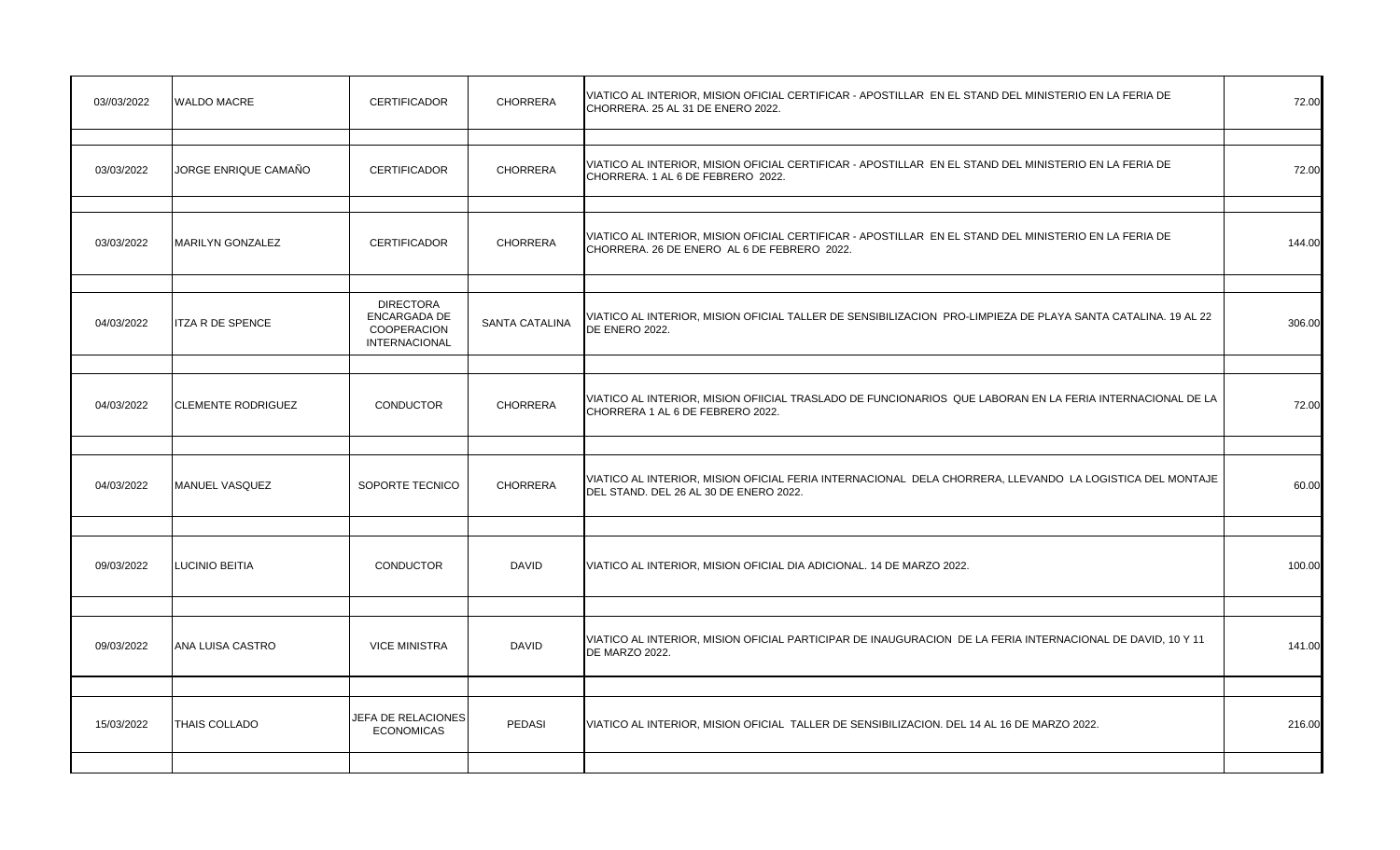| 15/03/2022 | <b>MIGDALIA MURILLO</b>   | <b>CERTIFICADORA</b>                                  | <b>DAVID</b>  | VIATICO AL INTERIOR, DIA ADICIONAL FERIA DE DAVID. 14 DE MARZO 2022                                                                                                                                                                             | 96.00  |
|------------|---------------------------|-------------------------------------------------------|---------------|-------------------------------------------------------------------------------------------------------------------------------------------------------------------------------------------------------------------------------------------------|--------|
|            |                           |                                                       |               |                                                                                                                                                                                                                                                 |        |
| 15/03/2022 | <b>MARYLIN GONZALEZ</b>   | <b>CERTIFICADORA</b>                                  | <b>DAVID</b>  | VIATICO AL INTERIOR, DIA ADICIONAL FERIA DE DAVID. 14 DE MARZO 2022                                                                                                                                                                             | 96.00  |
|            |                           |                                                       |               |                                                                                                                                                                                                                                                 |        |
| 15/03/2022 | <b>MARIO SANJUR</b>       | ANALISTA DE<br><b>RELACIONES</b><br><b>ECONOMICAS</b> | PEDASI        | VIATICO AL INTERIOR, MISION OFICIAL TALLER DE SENSIBILIZACION. DEL 14 AL 16 DE MARZO 2022.                                                                                                                                                      | 216.00 |
|            |                           |                                                       |               |                                                                                                                                                                                                                                                 |        |
| 16/03/2022 | JAQUELINE RIVERA          | <b>ASISTENTE LEGAL</b>                                | <b>DARIEN</b> | VIATICO AL INTERIOR, MISION OFICIAL. VISITA DE LOS MAGISTRADOS DE LA CORTE INTERAMERICANA DE DERECHOS<br>HUMANOS. 15 AL 17 DE MARZO 2022                                                                                                        | 212.00 |
|            |                           |                                                       |               |                                                                                                                                                                                                                                                 |        |
| 16/03/2022 | <b>LILIA ANA MARCIAGA</b> | <b>CONDUCTORA</b>                                     | PEDASI        | VIATICO AL INTERIOR, MISION OFICIAL. TALLER DE SENSIBILIZACION - DEL 14 AL 16 DE MARZO 2022                                                                                                                                                     | 216.00 |
|            |                           |                                                       |               |                                                                                                                                                                                                                                                 |        |
| 16/03/2022 | <b>RICARDO CASTILLO</b>   | <b>ESCOLTA</b>                                        | <b>DARIEN</b> | VIATICO AL INTERIOR, MISION OFICIAL ESCOLTA ASIGNADO A VICECANCILLER MARTA ELIDA GORDON - 16 Y 17 DE MARZO<br>2022.                                                                                                                             | 116.00 |
|            |                           |                                                       |               |                                                                                                                                                                                                                                                 |        |
| 16/03/2022 | LUIS SOLIS                | <b>ESCOLTA</b>                                        | <b>DARIEN</b> | VIATICO AL ITERIOR, MISION OFICIAL. ESCOLTA ASIGANADO A VICECANCILLER MARTA ELIDA GORDON. 16 Y 17 DE MARZO<br>2022.                                                                                                                             | 116.00 |
|            |                           |                                                       |               |                                                                                                                                                                                                                                                 |        |
| 16/03/2022 | <b>JOHANA AGUIRRE</b>     | JEFA DE ASESORIA<br>LEGAL                             | <b>DARIEN</b> | VIATICO AL INTERIOR, MISION OFICIAL. VISITA DE LOS MAGISTRADOS DE LA CORTE INTERAMERICANA DE DERECHOS<br>HUMANOS A FIN DE REALIZAR EL CUMPLIMIENTO DE LAS MEDIDAS PROVISIONALES QUE MANTIENE LA REPUBLICA DE<br>PANAMA. 15 AL 17 DE MARZO 2022. | 212.00 |
|            |                           |                                                       |               |                                                                                                                                                                                                                                                 |        |
|            |                           |                                                       |               |                                                                                                                                                                                                                                                 |        |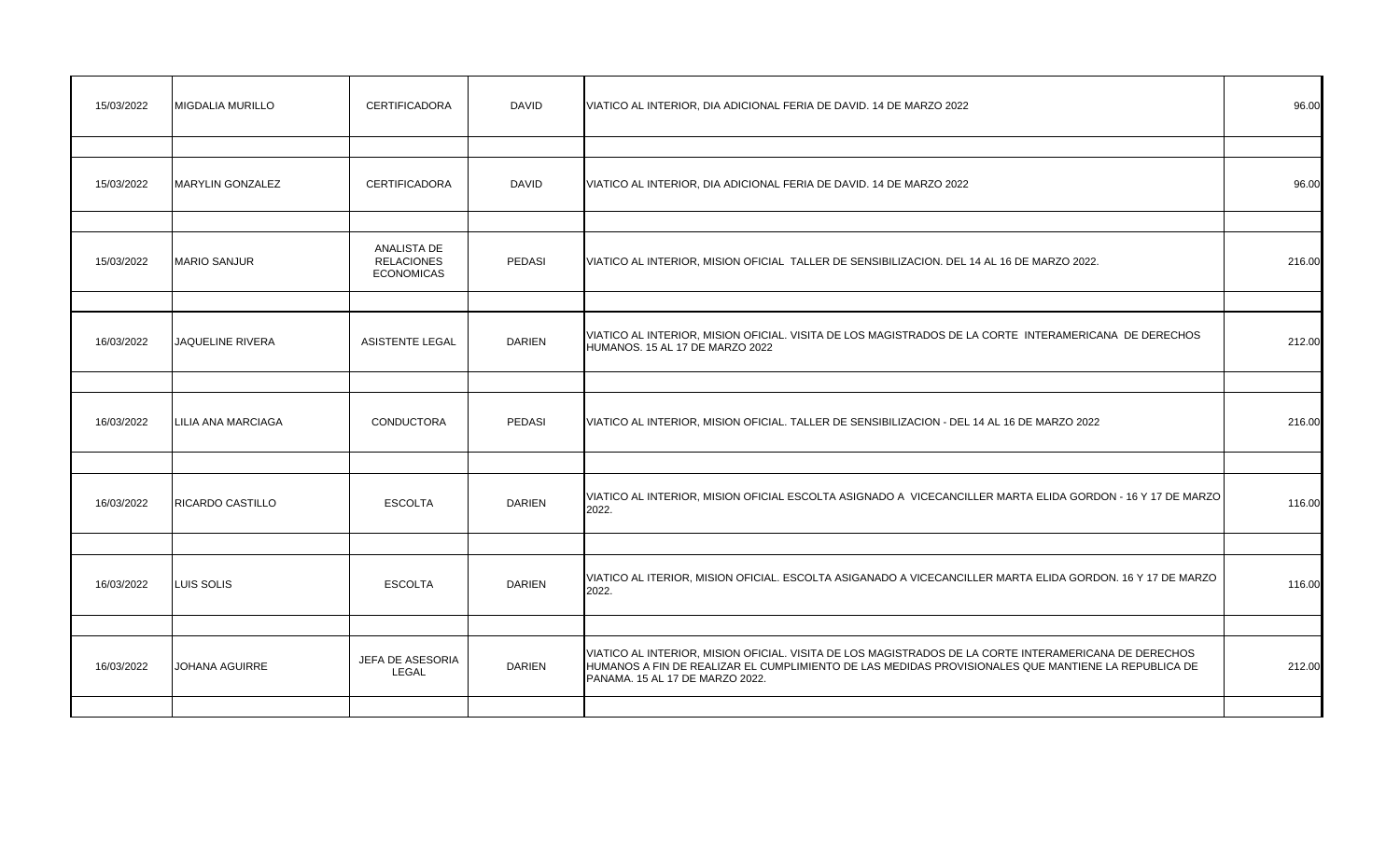| 16/03/2022 | GISELA A. DIAMANTIDIS    | <b>ASISTENTE</b><br><b>ADMINISTRATIVA</b> | <b>DAVID</b>  | VIATICO AL INTERIOR, MISION OFICIAL. PARTICIPACION DE LA FERIA DE DAVID. 14 Y 15 DE MARZO 2022.                                                                                                                                               | 100.00 |
|------------|--------------------------|-------------------------------------------|---------------|-----------------------------------------------------------------------------------------------------------------------------------------------------------------------------------------------------------------------------------------------|--------|
|            |                          |                                           |               |                                                                                                                                                                                                                                               |        |
| 18/03/2022 | ALEXANDER VERICK HAYLETT | OFICIAL DE<br><b>PROTOCOLO</b>            | <b>DARIEN</b> | VIATICO AL INTERIOR, MISION OFICIAL COBERTURA DE LA VISITA DE LA VISITA DE LOS MAGISTRADOS DE LA CORTE<br>INTERAMERICANA DE DERECHOS HUMANOS (CIDH) A TODAS LAS ESTACIONES DE MIGRANTES DE LA PROVINCIA DE<br>DARIEN. 15 AL 18 DE MARZO 2022. | 216.00 |
|            |                          |                                           |               |                                                                                                                                                                                                                                               |        |
| 18/03/2022 | <b>EFREN GIRON</b>       | <b>CAMAROGRAFO</b>                        | <b>DARIEN</b> | VIATICO AL INTERIOR, MISION OFICIAL COBERTURA DE LA VISITA DE LA VISITA DE LOS MAGISTRADOS DE LA CORTE<br>INTERAMERICANA DE DERECHOS HUMANOS (CIDH) A TODAS LAS ESTACIONES DE MIGRANTES DE LA PROVINCIA DE<br>DARIEN. 15 AL 18 DE MARZO 2022. | 316.00 |
|            |                          |                                           |               |                                                                                                                                                                                                                                               |        |
| 22/03/2022 | <b>EDGAR SERRANO</b>     | CAMAROGRAFO                               | <b>DARIEN</b> | VIATICO AL INTERIOR, MISION OFICIAL COBERTURA DE LA VISITA DE LA VISITA DE LOS MAGISTRADOS DE LA CORTE<br>INTERAMERICANA DE DERECHOS HUMANOS (CIDH) A TODAS LAS ESTACIONES DE MIGRANTES DE LA PROVINCIA DE<br>DARIEN. 15 AL 18 DE MARZO 2022. | 316.00 |
|            |                          |                                           |               |                                                                                                                                                                                                                                               |        |
| 23/03/2022 | <b>RICARDO CASTILLO</b>  | <b>ESCOLTA</b>                            | <b>DARIEN</b> | VIATICO AL INTERIOR, MISION OFICIAL ESCOLTA ASIGNADO A VICECANCILLER MARTA GORDON, QUIEN ESTARA EN LA<br>PROVINCIA DE DARIEN. DEL 23 AL 24 DE MARZO 2022.                                                                                     | 116.00 |
|            |                          |                                           |               |                                                                                                                                                                                                                                               |        |
| 23/03/2022 | <b>JOHANNA AGUIRRE</b>   | <b>JEFA DE ASESORIA</b><br>LEGAL          | <b>DARIEN</b> | VIATICO AL INTERIOR, MISION OFICIAL PARTICIPARA EN LA VISITA DE LOS 11 VIVEMINISTROS QUE FORMAN PARTE DE LA<br>CONFERENCIA REGIONAL DE MIGRACION (CRM). DEL 23 AL 24 DE MARZO 2022.                                                           | 112.00 |
|            |                          |                                           |               |                                                                                                                                                                                                                                               |        |
| 23/03/2022 | <b>EFREN A GIRON</b>     | <b>REPORTERO</b><br><b>GRAFICO</b>        | <b>DARIEN</b> | VIATICO AL INTERIOR, MISION OFICIAL PARTICIPARA EN LA VISITA DE LOS 11 VIVEMINISTROS QUE FORMAN PARTE DE LA<br>CONFERENCIA REGIONAL DE MIGRACION (CRM). DEL 23 AL 24 DE MARZO 2022.                                                           | 116.00 |
|            |                          |                                           |               |                                                                                                                                                                                                                                               |        |
| 23/03/2022 | <b>EDGAR SERRANO</b>     | <b>CAMAROGRAFO</b>                        | <b>DARIEN</b> | VIATICO AL INTERIOR, MISION OFICIAL PARTICIPARA EN LA VISITA DE LOS 11 VIVEMINISTROS QUE FORMAN PARTE DE LA<br>CONFERENCIA REGIONAL DE MIGRACION (CRM). DEL 23 AL 24 DE MARZO 2022.                                                           | 116.00 |
|            |                          |                                           |               |                                                                                                                                                                                                                                               |        |
| 23/03/2022 | CARLOS VALDERRAMA        | <b>ESCOLTA</b>                            | <b>DARIEN</b> | VIATICO AL INTERIOR, MISION OFICIAL ESCOLTA ASIGNADO A LA VICECANCILLER MARTA GORDON. 23 AL 24 DE MARZO<br>2022.                                                                                                                              | 116.00 |